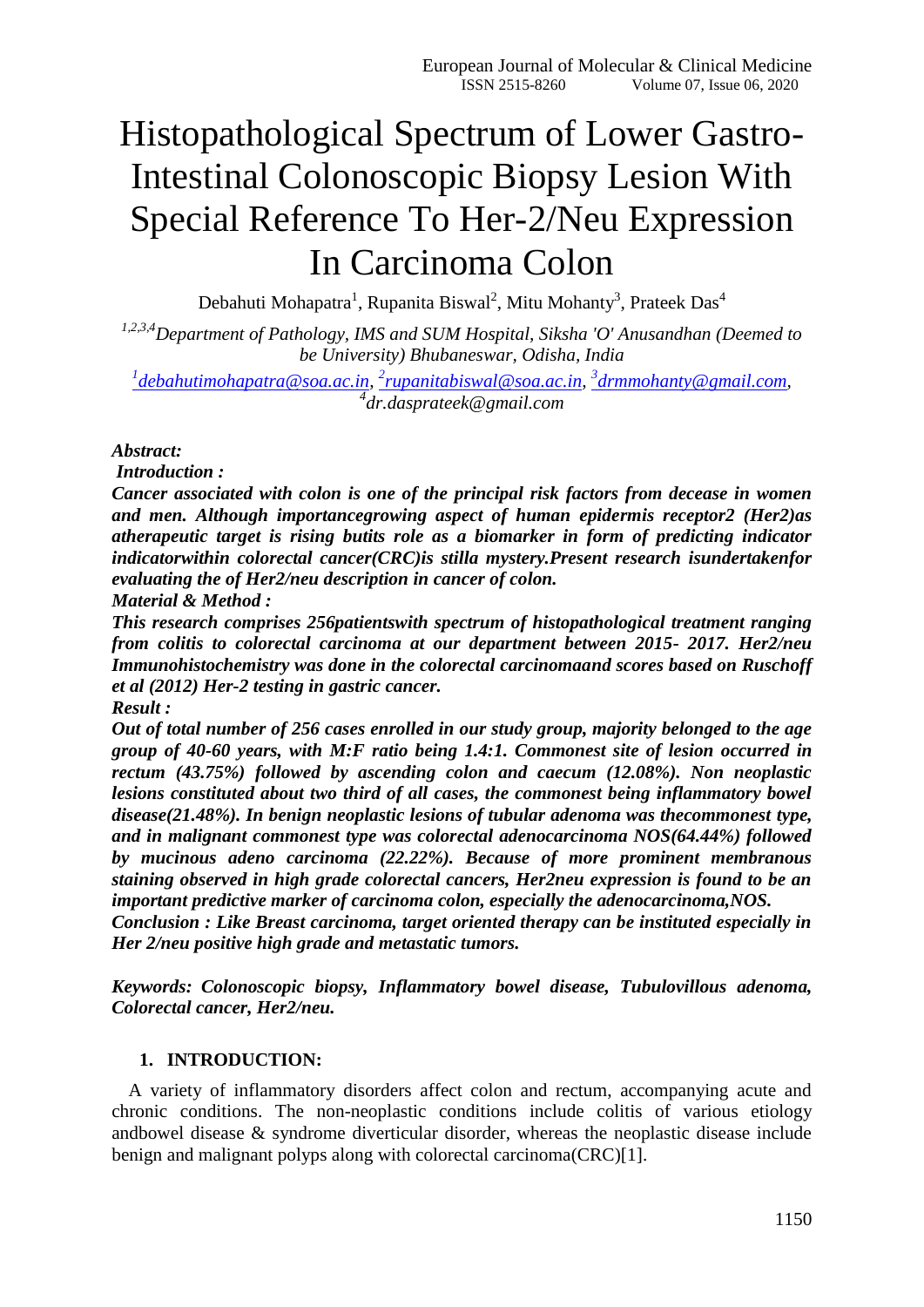Colorectal carcinoma (CRC) isconsidered to be very frequently happening carcinomas&remains a majorreason of decease[2]. Colon cancer being the third prevalent cancer irrespective of gender predilection and was main factor of both class incidence & death. The rising overall incidence of colorectal cancer globally is around 3 percent per annum[3]. The incidence in rural areas in India are approximately half of that in urban population, less incident of CRC inour country is attributablefordiet which contains more percentage of fibers[4]. Chemotherapy has proven to bean efficient strategy for adjuvant therapy, but is still incapable of preventing recurrence in all patient[5]. In the era of tailored therapy,monoclonal Antibody is now playing a key in the treatment of metastatic CRC[2]. This one goal is the transmitter of human aspect of epidermal growth-2Her2/neu, primarily being associated with breast carcinoma. Although the comprehensive characterization in the molecular histopathogenesisof Colon cancer established ErbB2 enhancement as a effective therapeutic goal but its under-expression was related to its prediction of treatment's outcome[6].

HER1 human epidermal growth factor(EGFR.), (Her2/neu or ErbB2), Her-3 & Her-4 associated with growing aspect of human epidermal receptor family and weremembranous bound G-protein coupled receptor presentupon chromosome 17q21 whichencrypts an intracellular proteins 185KD that lacks a normal ligand. Mitogen activated protein kinase (MAPK) is activated byHer-2 that in turninitiates signal cascades and phosphoinositidyl-3 kinase pathways PI3K/AKT those are essential for differentiation and proliferation of cells[7].

The dysregulation in the form of mutations, overexpression by Her2/neu encourages the development & transfer of tumors [8]. In the tumor model system, the geneof Her-2/neu overexpression avidly compare tomutagenesis, improved motility of cell, malignant transformation, metastasis and invasion.Other epithelial malignancies such as carcinoma lung, prostate and bladder have shown overexpression of Her-2/neu in several studies[7]. Thus potential new adjuvant monoclonal antibody can be used which causes direct inhibition of Tyrosine kinase (TRK) activity resulting in proapoptotic, antiangiogenic and anti-invasive effect[9].

#### **2. AIM& OBJECTIVE :**

a) To study the incidence of various lesions of lower gastro-intestinalcolonoscopic biopsy.

b) To study histopathology of lower GI lesions and findout incidence of various nonneoplastic as well as neoplastic lesions.

c) To study the Her2/neu expression in carcinoma of colon with respect to age, sex, site, type and grade

#### **3. Materials and methods :**

A study was conducted prospectively in a tertiary care teaching Hospital from July 2015 till Oct 2017, on the lower GI colonoscopic biopsies, sent from the department of Gastroenterology of the same institution. Inclusion criteria included patients of either sex of all age groups with lower gastrointestinal signs and symptom as well as visible mucosal lesions.

The exclusion criteria was patients with perforated viscus, cases with prior chemo and radio therapy andrecent history of myocardial infarction. All histologically confirmed cases of CRC were included for Her2neu study with a follow-up of one year. After obtaining the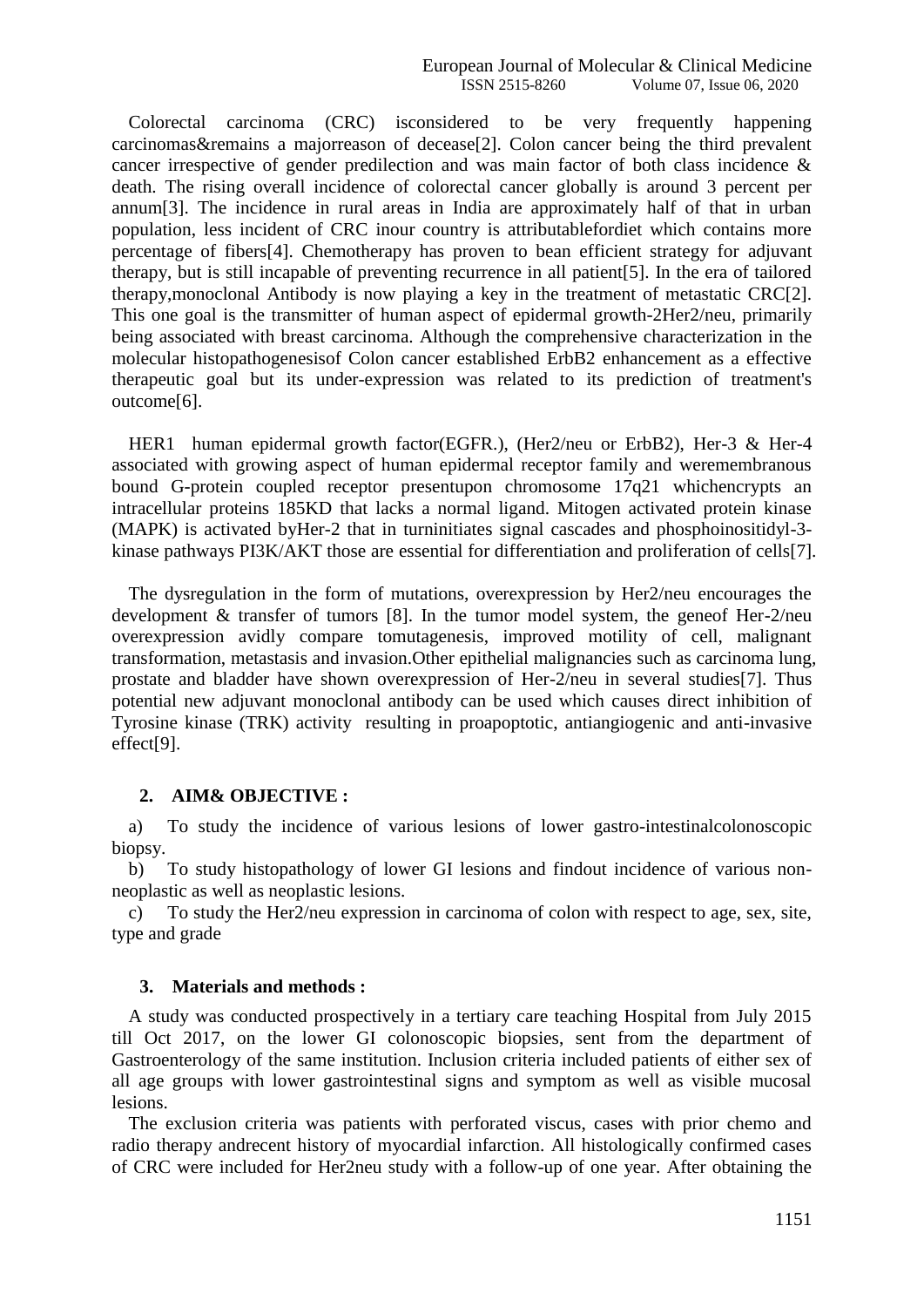well informed consent and thorough health experience, endoscopy with a compact forward facing camera endoscope & five to eight colonoscopies from different quadrant of the surface and margins of the mucosal lesions. All clinico-radiologic and endoscopic reports were procured for subsequent histopathologic examination. Full thickness biopsy of mucosa without much submucosal tissue was obtained from the margin (all four quadrants) surface and surrounding mucosa of suspicious lesions, as well as 4-6 biopsy from different segments of colon were taken. Tissue processing was followed byHarris Hematoxylin and eosin (H & E) staining followed by special staining was done, for establishing final diagnosis. All cases of the CRC were subjected to IHC stain of Her2neu using DAKO polyclonal rabbit antihuman cerb-2 oncoprotein.Patients especially with IHC of Her-2/neu score 2+ tumors were enrolled withfluorescent in-situ hybridization (FISH) testing.

## **4. PROCEDURE :**

IHC is a method based on Antigen- Antibody reaction for identifying antigenic substance in the tissue. The primary antibody binds to specific tissue antigens. The biotinylated secondary antibody is directed to primary antibody. The streptavidin/horse radish peroxidase complex is then applied. Streptavidin then binds to biotin onthe secondary antibody and Horseradish peroxidase (HRP) acts as an indicator enzyme.On addition ofDiaminobenzidine(DAB) substrate, free oxygen radicals are released which oxidize DAB to a brown precipitation. The precipitate gets deposited on the antigen site and can be detected by microscopy[5]

The four tier scoring system used by Ruchoff J etal. (2012)[10], for Her2 expression in gastric carcinoma was used in our study for scoring Her2/neu of allthe colorectal carcinoma Table1.

| Score    | Observation                                             | Staining  |
|----------|---------------------------------------------------------|-----------|
| $\theta$ | No sign of cell staining in $< 12$ percent              | Negative  |
| $One+$   | Light, scarcely noticeable in $> 12$ per cent           | Negative  |
|          | of the cells;                                           |           |
| $Two+$   | In $> 12$ percent of cells, low to medium               | Equivocal |
|          | staining; circumferential, basolateral<br><sub>or</sub> |           |
|          | lateral.                                                |           |
| Three+   | Stressful in $> 12\%$ of the cell; transverse,          | Positive  |
|          | horizontal, or basolateral.                             |           |

Table 1. Guideline for colorectal carcinomatest of Her-2/neu, Ruchoff J et al[10].

#### **5. OBSERVATION:**

In this study the wide age range was covered from 2 years to 85 years with maximum number of patients who underwent colonoscopy belonged to 41- 60 years of age group in both sexes. Sex ratio is 1.4:1, male (58.88%) and female (41.11%). The incidence of disease was more commonly found in rectum (43.7%) in comparison to other sites of lower GI tract.Out of 256 cases the number of patients suffering from colorectal carcinoma was 35.15%, followed by IBD 21.48% , non-neoplastic polyp 14.84 % and neoplastic polyp 5.85%.Among 55 cases of idiopathic collative ulcers, inflammatory bowel syndrome, was 19.6%, disease of crohnwas only 3.4% revealed different stages of colitis ( acute, chronic acute and inactive) together constitute 21.48%. The incidence of Inflammatory polyp (39.47%) is highest among the group of non-neoplastic polypsTable-2.Adenomas are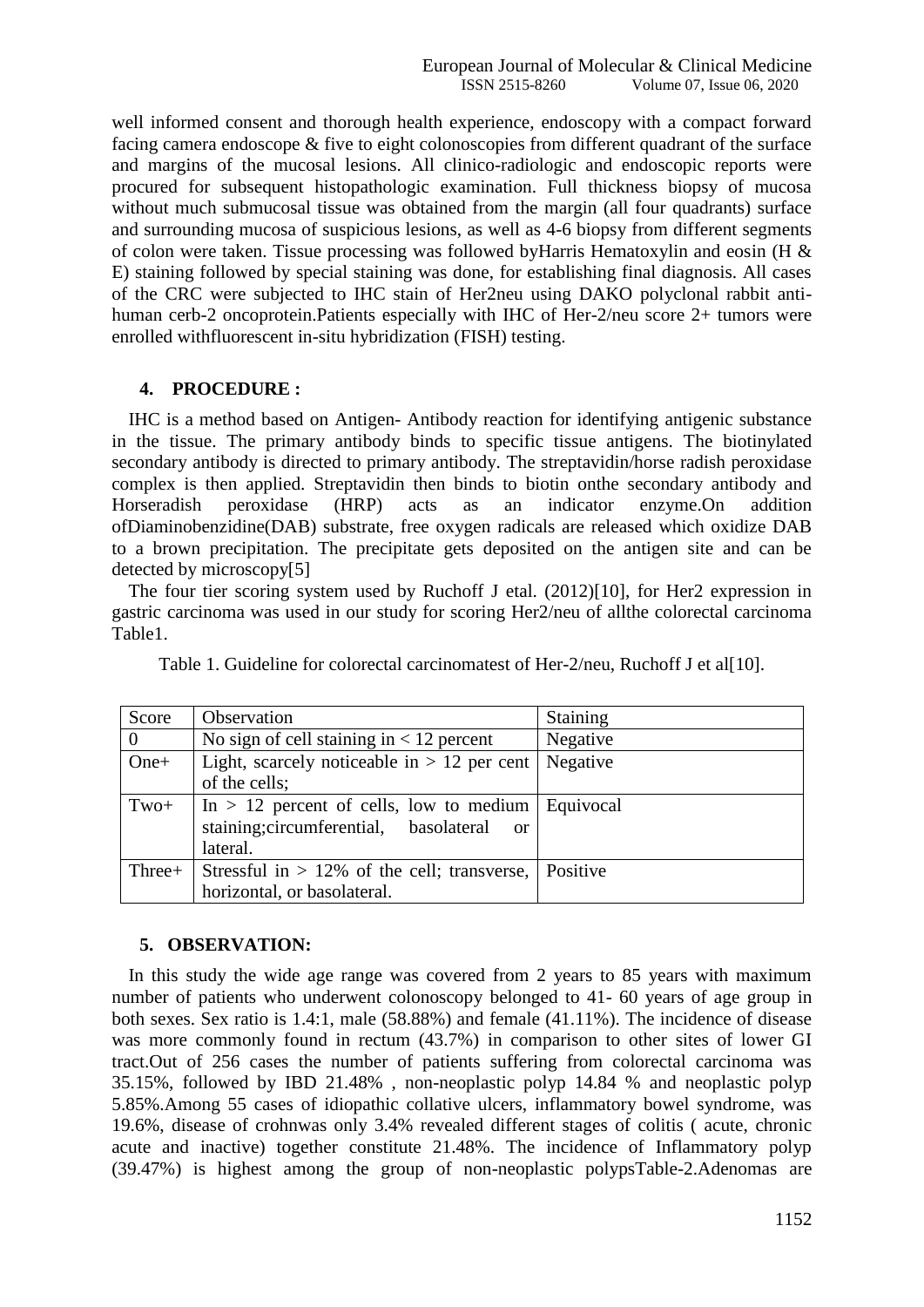localized in the rectum (46.67%) followed by sigmoid colon (26.6%). Tubular adenomas constituted 80.0%Figure1.tubulovillous adenoma comprised 13.33%and villous adenoma is least with 6.67%. the distribution of adenoma according to different site is depicted inTable 3.



Figure 1: 1a.showing tubullovillous adenoma with high grade dysplasia(100x) , 1b.showing nuclear crowding and hyperchromasia(400x).

| <b>HPS</b>                                                                                                           | No. of pts. | $\%$   |
|----------------------------------------------------------------------------------------------------------------------|-------------|--------|
| Non-specific ileitis                                                                                                 | 14          | 5.40   |
| (Melanosis coli, infective, pseudomembranous<br>Other-<br>colitis,                                                   | 8           | 3.12   |
| Idiopathic Bowel Disease (Acute colitis, Chronic Active,<br>chronic inactive, indeterminate UC, and Crohn's disease) | 55          | 21.48  |
| Intestinal tuberculosis, Solitary Rectal syndrome, Proctitis,<br>Fistula in ano)                                     | 36          | 14.06  |
| Colorectal polyp                                                                                                     | 38          | 14.84  |
| Adenomas                                                                                                             | 15          | 5.85   |
| Colorectal carcinomas                                                                                                | 90          | 35.15  |
| Total                                                                                                                | 256         | 100.00 |

Table -3:Distribution of Types of Adenomas (Neoplastic polyps) large intestine (n=15)

| Region of large   Tubullovillous |      |      | Tubular |       | <b>Villous</b> |      | Total |       |
|----------------------------------|------|------|---------|-------|----------------|------|-------|-------|
| bowel                            |      |      |         |       |                |      |       |       |
|                                  | Nos. | %    | Nos.    | $\%$  | Nos.           | %    | Nos.  | %     |
| Rectum                           |      | 6.67 |         | 33.33 |                | 6.67 | ⇁     | 46.67 |
| Sigmoid colon                    |      | 6.67 |         | 20    |                |      |       | 26.67 |
| Descending                       |      |      |         |       |                |      |       |       |
| colon                            |      |      |         |       |                |      |       |       |
| Transverse colon                 |      |      |         | 6.67  |                |      |       | 6.67  |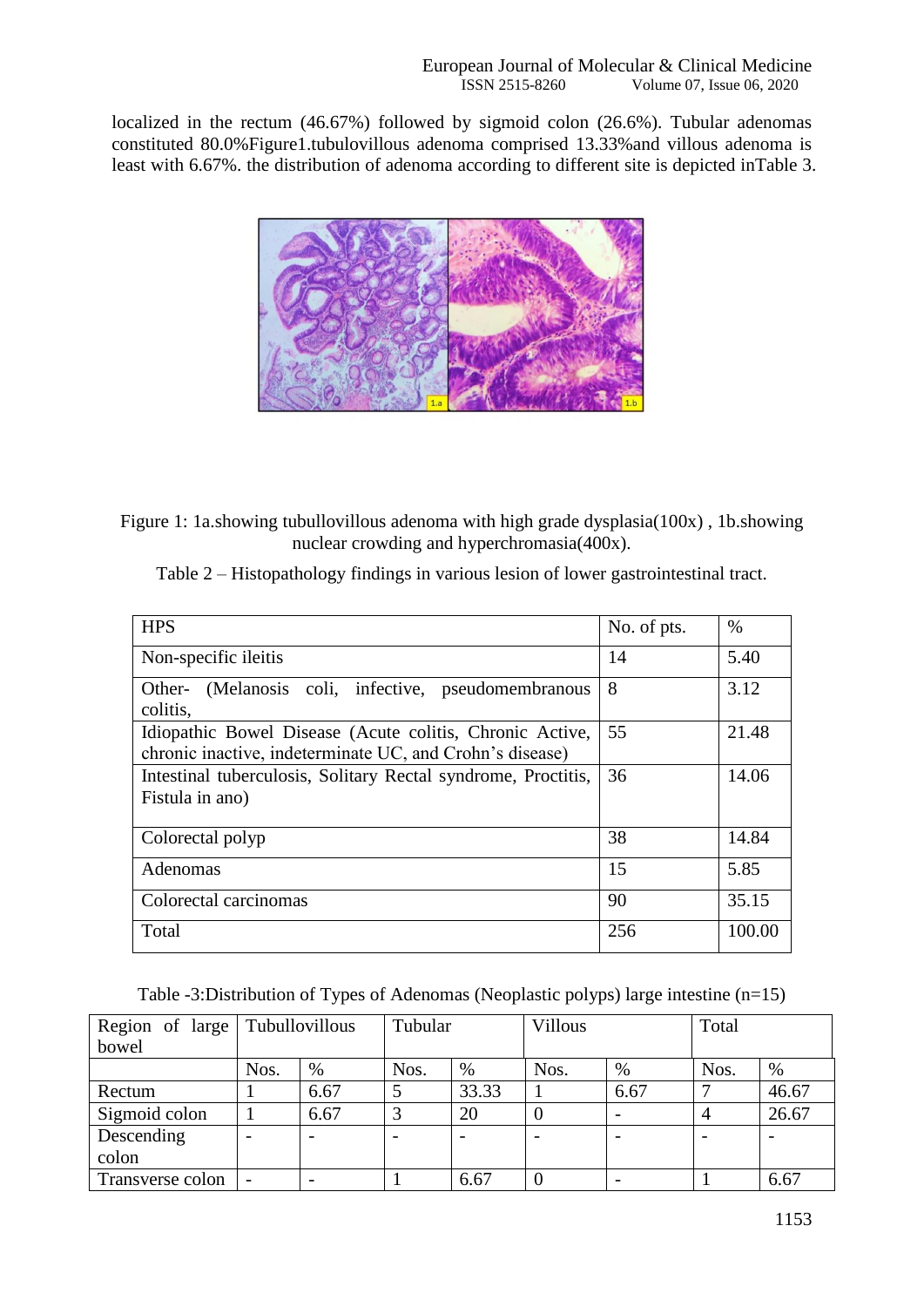European Journal of Molecular & Clinical Medicine ISSN 2515-8260 Volume 07, Issue 06, 2020

| ught<br>colon<br>. |                           | . .            | $\bigcap$<br>∠∪<br>$\sim$ |            |                | 20.00 |
|--------------------|---------------------------|----------------|---------------------------|------------|----------------|-------|
| m<br>`otal         | $\sim$<br>$\sim$<br>19.JJ | $\overline{1}$ | ററ<br>ου                  | --<br>v.v. | $\overline{1}$ | 00.00 |

Age sex distribution of colon carcinomas are given inTable4. The different subtypes of CRC included were adenocarcinoma – NOS (64.44%) followed by mucinous signet ring type, basaloid and adenosquamous type. The Histopathological spectrum of carcinoma as per site and type are depicted inTable5. The distribution of Her2 scoring according to site of lesion is provided in Table 6 and Her2/neu scoring according to Histopathological type are given in Table 7.

| Age       |                |                          | Colon          |                          | Rectum         |       |                |                          |  |
|-----------|----------------|--------------------------|----------------|--------------------------|----------------|-------|----------------|--------------------------|--|
| group     | Male           | $\%$                     | Female         | $\%$                     | Male           | $\%$  | Female         | $\%$                     |  |
| $0 - 20$  | $\theta$       | $\overline{\phantom{0}}$ | $\overline{0}$ | $\overline{\phantom{0}}$ |                | 1.11  | $\overline{0}$ | $\overline{\phantom{0}}$ |  |
| $21-40$   | 3              | 3.33                     | $\overline{4}$ | 4.44                     | 4              | 4.44  | 7              | 7.77                     |  |
| $41 - 50$ | $\overline{4}$ | 4.44                     | $\overline{2}$ | 2.22                     | $\overline{2}$ | 2.22  | 6              | 6.66                     |  |
| $51-60$   | 11             | 12.22                    | $\overline{2}$ | 2.22                     | 7              | 7.77  | 5              | 5.55                     |  |
| 61-70     | 3              | 3.33                     | $\overline{4}$ | 4.44                     | 10             | 11.11 | $\overline{2}$ | 2.22                     |  |
| >71       | 4              | 4.44                     | 1              | 1.11                     | 4              | 4.44  | $\overline{4}$ | 4.44                     |  |
| Total     | 25             | 27.77                    | 13             | 14.44                    | 28             | 31.33 | 24             | 26.66                    |  |
| Mean      | 56.91          |                          |                | 52.0                     |                | 56.30 |                | 49.72                    |  |
| age       |                |                          |                |                          |                |       |                |                          |  |

Table 4- Age and sex distribution of cancer colon in accordance to site (n=90)

Table 5- Histopathological carcinomaspectrum colon depending upon the form & location  $(n=90)$ 

| <b>Site</b> | Signet      | Adenocarc  | <b>Basaloid</b> | Adenosquamous | <b>Mucinous</b> |
|-------------|-------------|------------|-----------------|---------------|-----------------|
|             | ring type   | inoma      |                 |               |                 |
| Colon       | $2(1.11\%)$ | 29(31.11%) |                 |               | 8(7.77%)        |
|             |             |            |                 |               |                 |
| Rectum      | $6(6.66\%)$ | 31(33.33%) | $3(3.33\%)$     | $2(2.22\%)$   | 14 (14.44%)     |
|             |             |            |                 |               |                 |
| Total       | 7(7.77%)    | 58(64.44%) | 3(3.33%)        | 2(2.22%)      | 20 (22.22%)     |
|             |             |            |                 |               |                 |

Table 6- Distribution of Her2/neu scores according to site of lesion (n-90)

| Expression at $Her2/neu$    |           |     | Her2/neu |    | Total in CRC |     |  |
|-----------------------------|-----------|-----|----------|----|--------------|-----|--|
| location<br>of <sub>1</sub> | positive  | and | negative |    |              |     |  |
| Her2/neu                    | equivocal |     |          |    |              |     |  |
|                             | $\%$      | N   | $\%$     | N  | $\%$         |     |  |
| Colon                       | 10.00     | 10  | 31.11    | 28 | 41.11        | 37. |  |
| Rectum                      | 18.88     | 17  | 40       | 36 | 58.8         | 53  |  |
| Total                       | 28.88     | 26  | 71.11    | 64 | 100.00       | 90  |  |

Table 7- Immunohistochemistry :- Score of Her2/neu score as per Histopathological form (n  $= 90$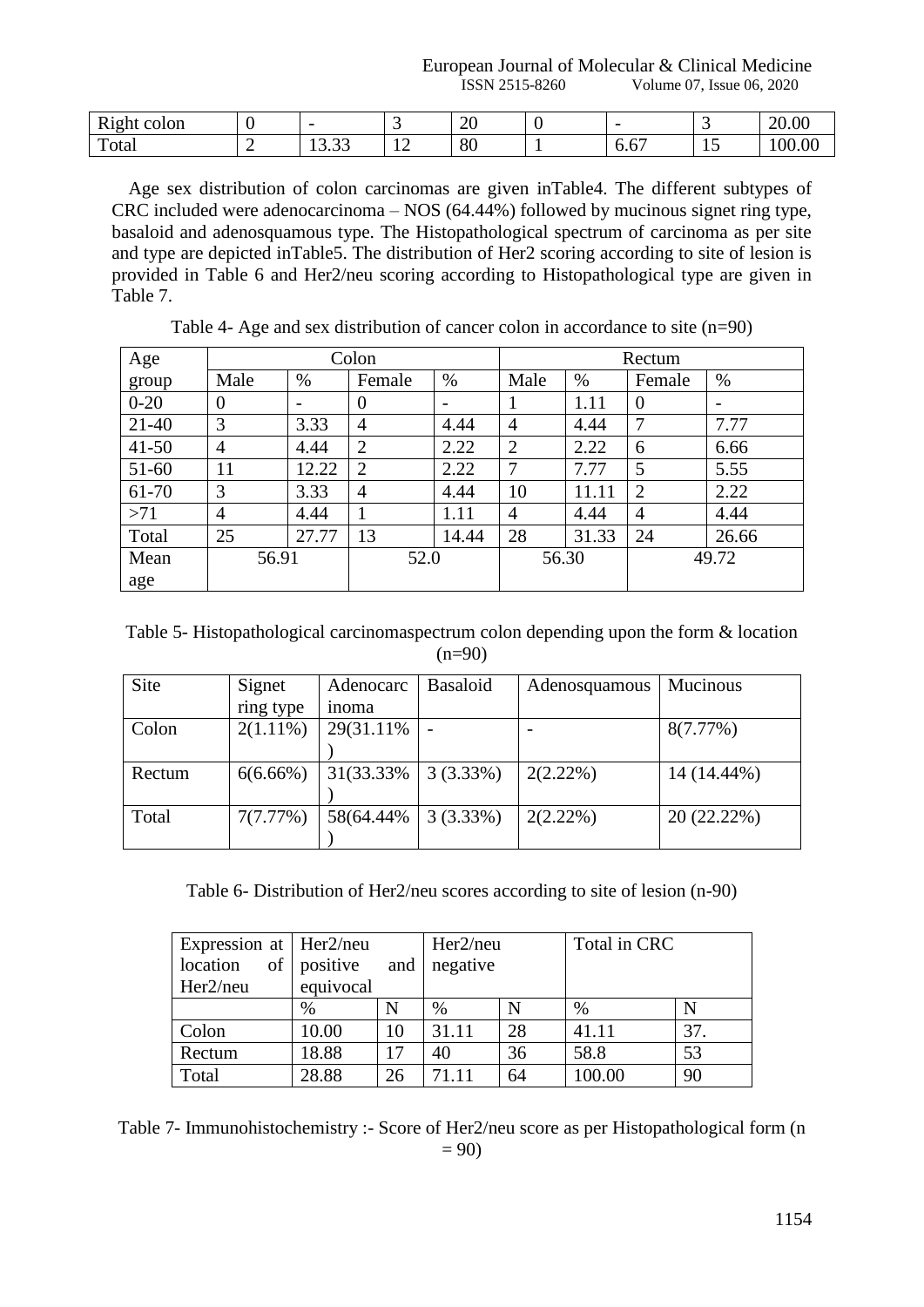#### European Journal of Molecular & Clinical Medicine ISSN 2515-8260 Volume 07, Issue 06, 2020

| Score                                                  |             | Adenocarcinoma |                          | Mucinous                 | type           | ring<br>Signet           | Basaloid       |                          |                          | Adenosquamoid            |             | Total                     |
|--------------------------------------------------------|-------------|----------------|--------------------------|--------------------------|----------------|--------------------------|----------------|--------------------------|--------------------------|--------------------------|-------------|---------------------------|
|                                                        | $\mathbf n$ | percentage     | $\mathbf n$              | percentage               | n              | percentage               | n              | percentage               | $\mathbf n$              | percentage               | $\mathbf n$ | perce<br>ntage            |
| Her2/ne<br>$+ve$<br>u.<br>score<br>$3+$                | 6           | 7.66           | $\overline{\phantom{a}}$ | $\overline{\phantom{a}}$ | $\blacksquare$ | $\overline{\phantom{a}}$ | $\overline{a}$ | $\overline{\phantom{a}}$ | $\overline{\phantom{a}}$ | $\overline{\phantom{a}}$ | 6           | 7.66                      |
| Her2/ne<br>u equi-<br>vocal<br>score<br>$2+$           | 16          | 17.77          | $\overline{2}$           | 2.22                     | $\overline{2}$ | 2.22                     | $\mathbf{0}$   | $\blacksquare$           | $\overline{0}$           | $\overline{\phantom{0}}$ | 20          | 22.22                     |
| Her2/ne<br>u<br>negativ<br>e score<br>$1+$             | 10          | 11.11          | 5                        | 5.55                     | $\overline{2}$ | 2.22                     | $\mathbf{1}$   | 1.11                     | $\overline{0}$           | $\overline{\phantom{0}}$ | 18          | 20                        |
| Her2/ne<br>u<br>negativ<br>e score<br>$\boldsymbol{0}$ | 26          | 28.88          | 13                       | 14.44                    | 3              | 3.33                     | $\overline{2}$ | 2.22                     | $\overline{2}$           | 2.22                     | 46          | 51.01                     |
| Total                                                  | 58          | 64.44          | 20                       | 22.22                    | $\overline{7}$ | 7.77                     | 3              | 3.33                     | $\overline{2}$           | 2.22                     | 90          | 100.0<br>$\boldsymbol{0}$ |

For ninety cases reported into Her-2neu IHC, 6 cases (6.66%) for adenomas were optimistic with a rating of 3+Figure 2, 16 cases (17.77%) of adenomas displaying an equivocal rating of 2+Figure3, two cases (2.22%) of mucinous form displayed an equi-vocal rating of  $2 +$ , whereas 10adeno-carcinoma cases, 5 cases (5.55%) of mucinous carcinoma tworing form signet& single carcinoma basaloid was score 1+Figure 4, and twenty six adenocarcinoma cases, thirteen mucinous scenarios, three cases each of signet ring type, two cases eachof basaloid,  $\&$  of adeno-squamous carcinomas found -veby rating 0. The score 2+ positive cases were subjected to FISH study.Out of 20 cases of Her2neu 2+ score 4 (33.33%) cases was found to be Her2neu 3+ score in FISH study (33.3%).Both high positive and negative score (18.88 & 40.0%) were found in cancer located in rectum.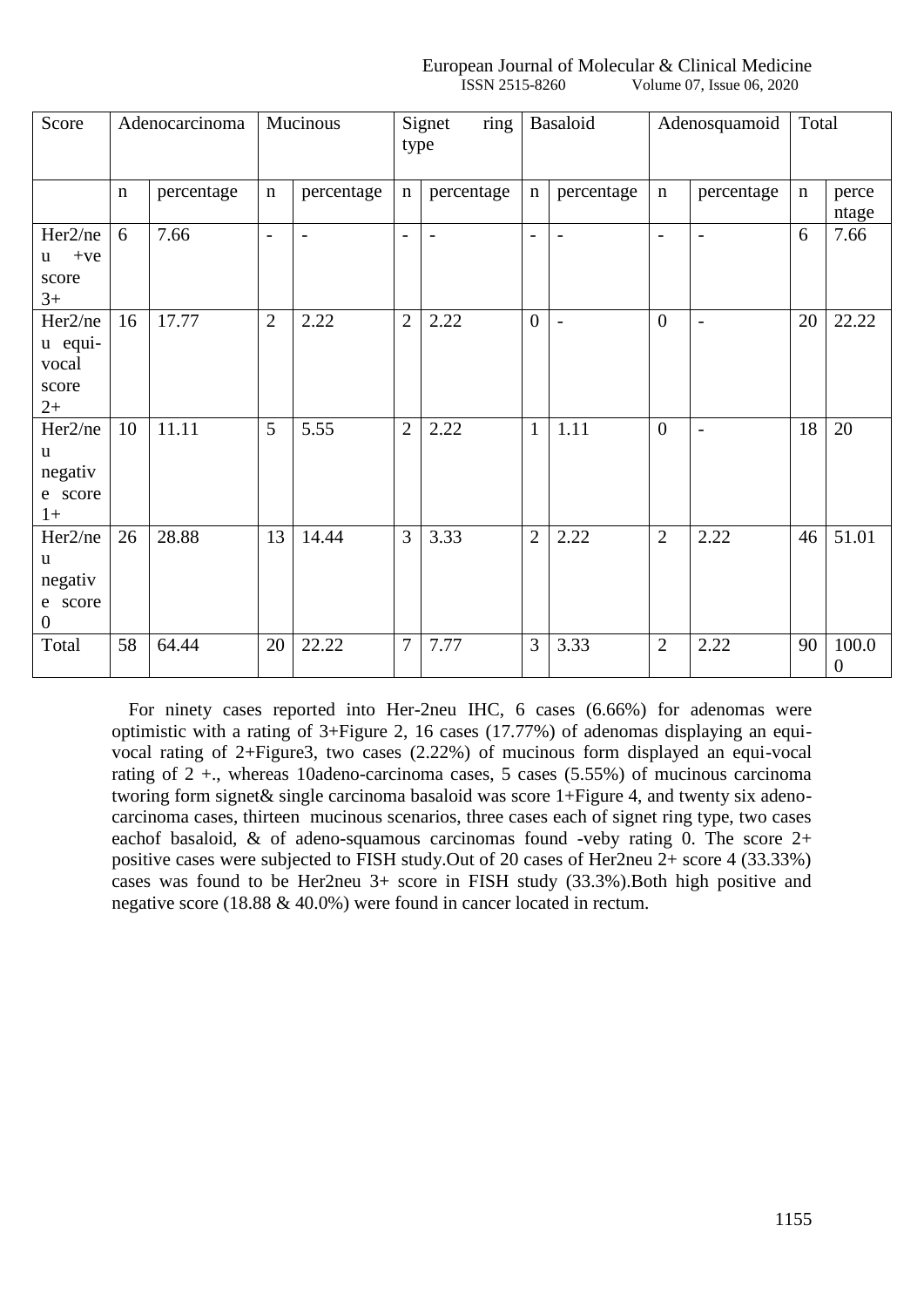

Figure 2: 2a. photomicrograph showing moderately diffentiated adenocarcinoma NOS,(100x) 2b . photomicrograph showing Her2 neu score 3+ ,intense circumferential membrane staining in  $>10\%$  of cells(100x)



Figure 3: 3a. Photomicrograph showing moderately differentiated adenocarcinoma NOS,(100x) ,3b. Photomicrograph showing Her2/neu rating 2+, weakened to fine staining in cells of  $>12\%c(100x)$ .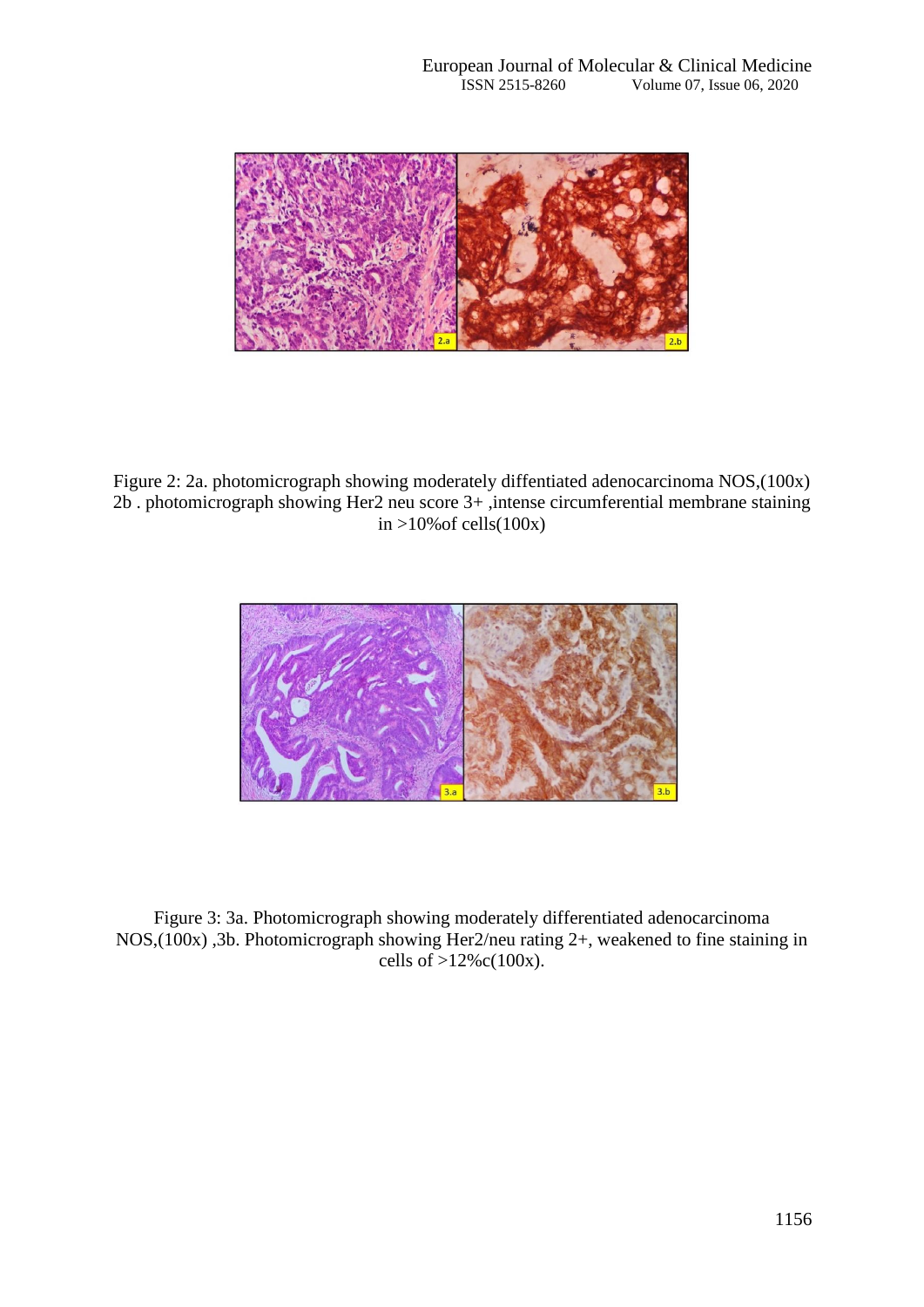

Figure 4:4a. Photomicrograph showing signet ring cell carcinoma (100x),4b inset showing positivity for special stain PAS,4c. Photomicrograph showing Her2/neu rating 1+ with light and scarcely visible granular staining in cells >12% (100x).

## **6. DISCUSSION**

Colonoscopy biopsy provides useful information for diagnosis of various lesion of lower gastrointestinal tract. In this study, 256 patients were evaluated, most of which were in the 41-60 years age group, mean age being 45 years showing male sex predominance of about 58.88%, while females were 41.11%. The statisticscoincided with that of Deoetal (2001)[11]whose study reported male predominance 64% and mean age of presentation being 48.5 yrs.

Within present researchpredominantabrasionsare into rectum (60.0%) followed by pan colon (28.75%), ascending colon and caecum (12.8%), sigmoid colon (6.25%) transverse colon (2.92%) and descending colon, anus (1.25%). This observation correlated with the study of Robert etal (1912)[12] who represented that colonic diseases were prevalent in left side (60%).

The incidence of different lesions constituted 35.15% of colorectal cancer, followed by inflammatory bowel disease (21.48%), non-neoplastic polyps (14.06%), This is compared with the following authors: Koseogluetal (2012)[13] showing IBD (16.3%), carcinoma (10%) and proctitis (6%) and Rajbandhari M etal (2013)[14]whose study showed IBD (27%), carcinoma (20%) and non neoplastic polyp (16.7%). We had a higher incidence of CRC, attributed possibly to being a referralcentre for oncology in eastern part of India.

Inside the class of intestinal disorder which is inflammatory (21.48%) out of which ulcerative colitis constituted (21.48%) and Crohn's disease (2.4%). The study well correlated with that of A Soodetal (1999)[15]who found ulcerative colitis (16%), infective colitis (18.04%) and no cases of crohn's disease. Similarly Quejang Q etal (2006)[16] found Superior incidence of colitis ulcer(65%) than diseaseof Crohn (35%).

Current study shows the incidence of non-neoplastic colorectal polyps constituted 14.84% of total cases out of which ,inflammatory polyp (39.47%), juvenile polyp were (31.57%), hyperplastic polyp (23.68%) and least was hamartomatous polyp (5.26%). Adenoma (neoplastic polyps) constituted about 6.0% of total cases of which, tubular adenoma was (80%), tubullovillous adenoma (13.33%) and villous adenoma (6.67%). The commonest location of adenoma was rectum (47%) followed by sigmoid colon (27%) showing male predominance. In the studyof Ali ZareMirzare etal(2012)[17]stated that malignant polyps were low compared to non-neoplastic polyp of which hyperplastic polyps were commonest (23.22%) and tubullovillous adenoma was 8.11%. Study by sebaretal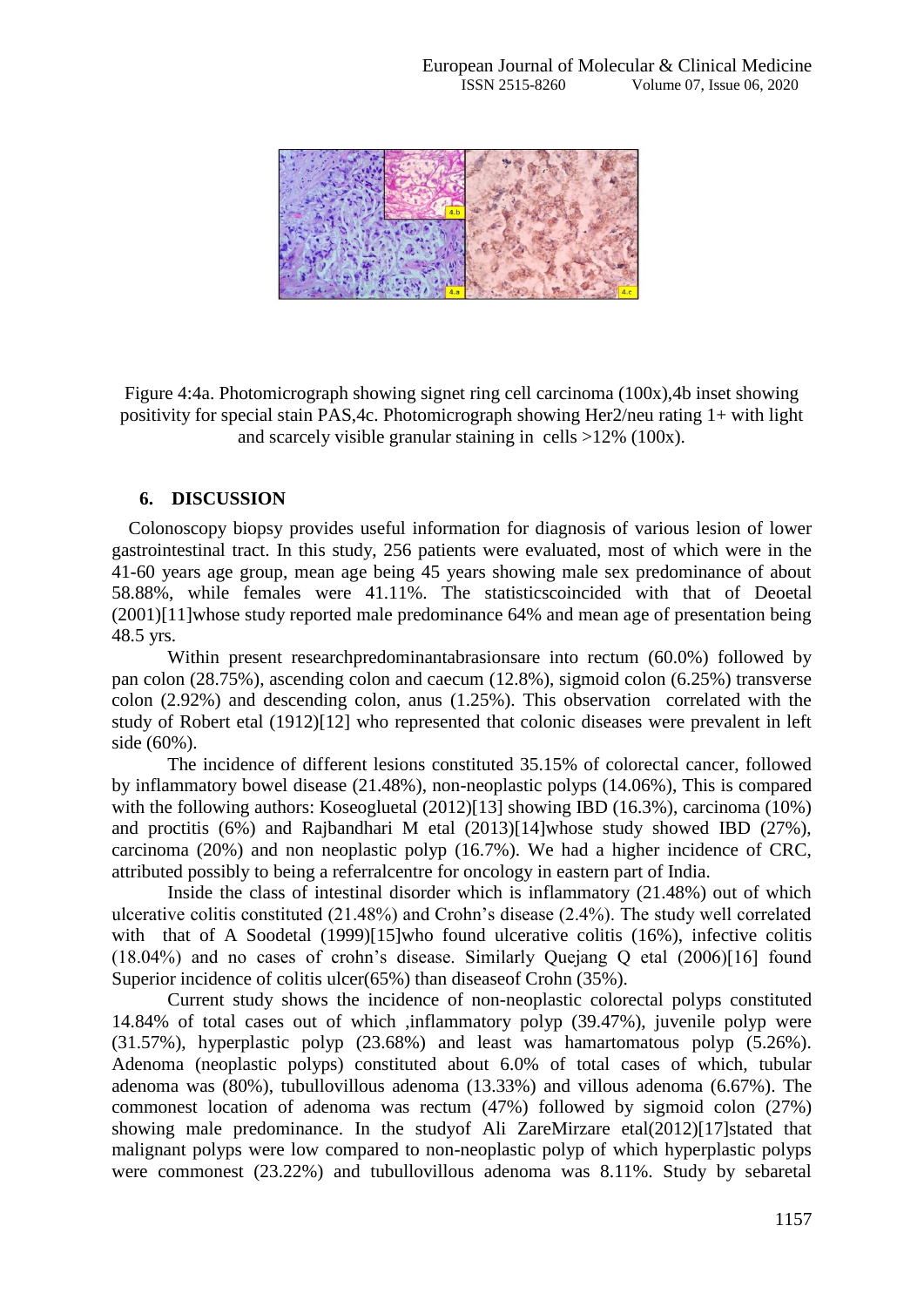(2014)[18] also found that hyperplastic polyps were commonest and tubular adenoma commonest amongst neoplastic polyps (16.3%).

Colorectal carcinoma constituted 35.15% majority of which located in rectum (55.55%). The age incidence (>50 years), was similar to Boyle etal. (2002)[19]While cancers of colorectal have reported to be two times higher in males as compared with female and median age being 50 years. CRC in current study was mostly adenocarcinoma NOS type (64.44%) that correlated with Ocha M. etal (2003)[20] showing 98% of colon cancer to be adenocarcinoma, NOS type.

The Her2/neu expression was more found in left sided colon compared to rightsided colon. Strong Her2neu (score 3+) was found in 6.66% cases which were moderately differentiated adenocarcinoma.Score 2+ was observed in 22.22% of colorectalcarcinoma out of which 33.3% were found to be score 3+ on FISH study, were found mostly in high grade colon adenocarcinoma. The subtypes of adenocarcinoma like mucinous, signet ring type, cloacogenic and adenosquamous type showed negative score for Her2neu.

The percentage of positivity of Her2neu in CRC was well correlated with other authors given in Table8.

Table -8 Her2/ neu overexpression by different authors:

#### **7. CONCLUSION**

Commonest type of CRC was adenocarcinoma (NOS) followed by mucinous,adenosquamous , basaloid& signet ring form.Because of more prominent membranous staining observed in high grade colorectal cancers like breast carcinoma, Her2neu expression is found to be an important predictive marker of carcinoma colon.

Thus in a nutshell this study concludes that both conventionalas non-conventional adenocarcinoma among colorectal cancer especially those by lymphovascular inflation metastasis, Her-2 / new expression must be evaluated in form of a different therapeutic approach. Due to much stained membranesin higher grades of CRC (grade II, grade III).Treatment of Herceptinmay assists individuals suffering from diseaseespecially in adenocarcinoma,NOS category. Other poorly differentiated carcinoma (grade III) like mucinous and signet ring cell type donot well respond to Herceptin therapy.

#### **REFERENCES**

- [1] Sulegaon R,Shete S,Kulkarne D.,"Histological spectrum of large Intestinal lesions with clinicopathological correlation."J ClinDiagn Res, Vol. 9(11), pp. EC 30-4,2015
- [2] Heppner BI, Behrens HM, Balschun K, Haag J, Krüger S, Becker T ,et al.,"Her2/neu testing in primary colorectal carcinoma,"Br J cancer, Vol. 111(10),pp.1977- 84,2014
- [3] Bernard L. "Nutrition and Colorectal cancer,"Cancer,70pp.1723-1992
- [4] Mohandas KM, Desai DC."Epidemiology of digestive tract cancers in India. V. Large and small bowel."Indian J Gastroenterol,vol.18(3), pp.118- 21,1999
- [5] Suma S, Shameem K Ummerali. "HER2/neu expression in colorectal cancers.",International Journal of Contemporary Medical Research,vol.4(6),pp.1240- 3,2017
- [6] SienaS,Sartore-Bianchi A,MarsoniS, Hurwitz H I, McCall S J, Penault-Llorca Fetal.,"Targeting the human epidermal growth factor receptor 2 (HER2) oncogene in colorectal cancer.",AnnOncol.,vol. 29(5),pp.1108-19,2018
- [7] Gill M K, Jain K, Manjari M, Kaur T. "Expression of Her-2/neu in Colon Carcinoma and Its Correlation with the Histological Grades and the Lymph Nodes Status.",Journal of Clinical and Diagnostic Research,vol.5(8),pp.1564-8,2011